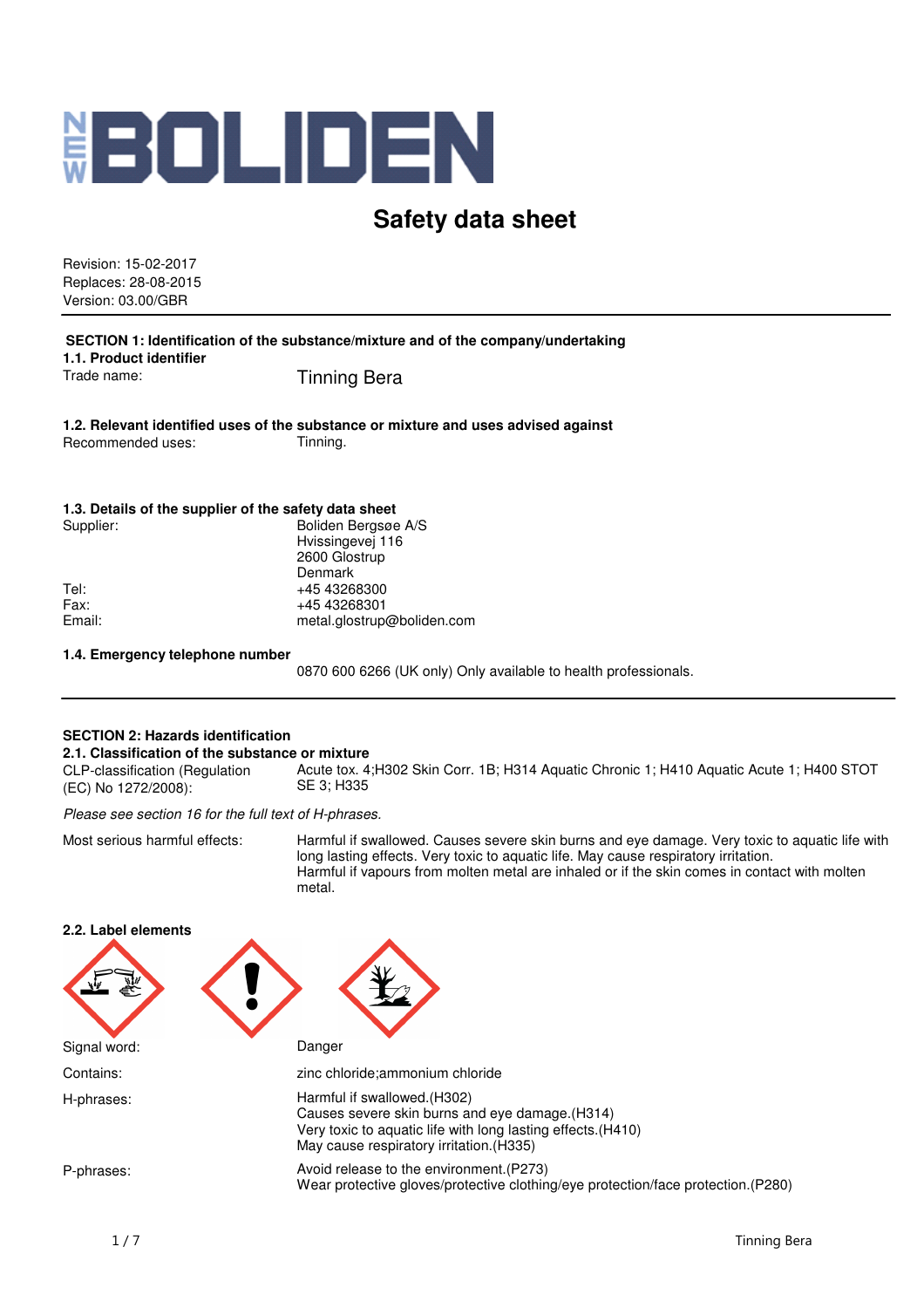IF SWALLOWED: Immediately call a POISON CENTER/doctor.(P301/310-a) IF ON SKIN (or hair): Take off immediately all contaminated clothing. Rinse skin with water [or shower].(P303/361/353) IF IN EYES: Rinse cautiously with water for several minutes. Remove contact lenses, if present and easy to do. Continue rinsing.(P305/351/338) Immediately call a POISON CENTER/doctor.(P310-a) Dispose of contents/container in accordance with local regulation.(P501-A)

#### **2.3. Other hazards**

The product does not contain any PBT or vPvB substances.

## **SECTION 3: Composition/information on ingredients**

| 3.2. Mixtures<br>Registration<br>number | CAS/<br><b>EC Number</b> | <b>Substance</b>                                      | CLP-classification (Regulation (EC) No 1272/2008) w/w% |           | Note |
|-----------------------------------------|--------------------------|-------------------------------------------------------|--------------------------------------------------------|-----------|------|
| $\cdot$                                 | 7440-31-5                | Tin                                                   |                                                        | 45-55     | 13   |
| $\cdot$                                 | 231-141-8                |                                                       |                                                        |           |      |
|                                         | 7646-85-7-C              | zinc chloride                                         | Acute Tox. 4; H302 Skin Corr. 1B; H314                 | $25 - 50$ |      |
| $\cdot$                                 | 231-592-0                |                                                       | Aquatic Acute 1; H400                                  |           |      |
| $\cdot$                                 |                          | $\cdot$                                               | Aquatic Chronic 1:H410                                 |           |      |
| 01-211948795<br>0-27-xxxx               | 235-186-4                | 12125-02-9-A ammonium chloride                        | Acute Tox. 4: H302 Eye Irrit. 2: H319                  | 12,5-25   |      |
|                                         |                          | Please see section 16 for the full text of H-phrases. |                                                        |           |      |

## **SECTION 4: First aid measures**

**4.1. Description of first aid measures**

| Inhalation:                                                                                         | Seek fresh air. Seek medical advice in case of persistent discomfort.                                                                                                                                                                                                                                                                                                                                                                                                                                                                                                                                                                                                                                 |
|-----------------------------------------------------------------------------------------------------|-------------------------------------------------------------------------------------------------------------------------------------------------------------------------------------------------------------------------------------------------------------------------------------------------------------------------------------------------------------------------------------------------------------------------------------------------------------------------------------------------------------------------------------------------------------------------------------------------------------------------------------------------------------------------------------------------------|
| Ingestion:                                                                                          | Wash out mouth thoroughly and drink 1-2 glasses of water in small sips. Do not induce<br>vomiting. Seek medical advice immediately.                                                                                                                                                                                                                                                                                                                                                                                                                                                                                                                                                                   |
| Skin:                                                                                               | Immediately remove contaminated clothing, watch and jewellery. Wash the skin thoroughly with<br>water and continue washing for a long time. Seek medical advice immediately.                                                                                                                                                                                                                                                                                                                                                                                                                                                                                                                          |
| Eyes:                                                                                               | Open eye wide, remove any contact lenses and flush immediately with water (preferably using<br>eye wash equipment). Seek medical advice immediately. Continue flushing until medical<br>attention is obtained.                                                                                                                                                                                                                                                                                                                                                                                                                                                                                        |
| Other information:                                                                                  | When obtaining medical advice, show the safety data sheet or label.                                                                                                                                                                                                                                                                                                                                                                                                                                                                                                                                                                                                                                   |
| 4.2. Most important symptoms and effects, both acute and delayed                                    | Harmful if swallowed. Ingestion may cause caustic burning in mouth, aesophagus and<br>stomach. Pains in mouth, throat and stomach. Difficulty swallowing, feeling unwell and vomiting<br>of blood. Brown spots and burns may appear in and around the mouth. Has a caustic burning<br>effect and causes burning pain, reddening, blistering and burning sores if it comes in contact<br>with skin. Eye contact may result in deep caustic burns, pain, tearing and cramping of the<br>eyelids. Risk of serious eye injury and loss of sight. Inhalation is irritating to the upper airways.<br>Harmful if vapours from molten metal are inhaled or if the skin comes in contact with molten<br>metal. |
|                                                                                                     | 4.3. Indication of any immediate medical attention and special treatment needed                                                                                                                                                                                                                                                                                                                                                                                                                                                                                                                                                                                                                       |
|                                                                                                     | Treat symptoms. No special immediate treatment required. Ensure that medical personnel are<br>aware of the material involved, and take precautions to protect themselves.                                                                                                                                                                                                                                                                                                                                                                                                                                                                                                                             |
| <b>SECTION 5: Firefighting measures</b><br>5.1. Extinguishing media<br>Suitable extinguishing media | Extinguish with powder, foam, carbon dioxide or water mist. Use water or water mist to cool                                                                                                                                                                                                                                                                                                                                                                                                                                                                                                                                                                                                           |
|                                                                                                     | non-ignited stock.                                                                                                                                                                                                                                                                                                                                                                                                                                                                                                                                                                                                                                                                                    |

## Unsuitable extinguishing media Do not use water stream, as it may spread the fire.

#### **5.2. Special hazards arising from the substance or mixture**

The product is not directly flammable. Avoid inhalation of vapour and fumes – seek fresh air. Product decomposes in fire conditions or when heated to high temperatures, and inflammable and toxic gases may be released.

### **5.3. Advice for firefighters**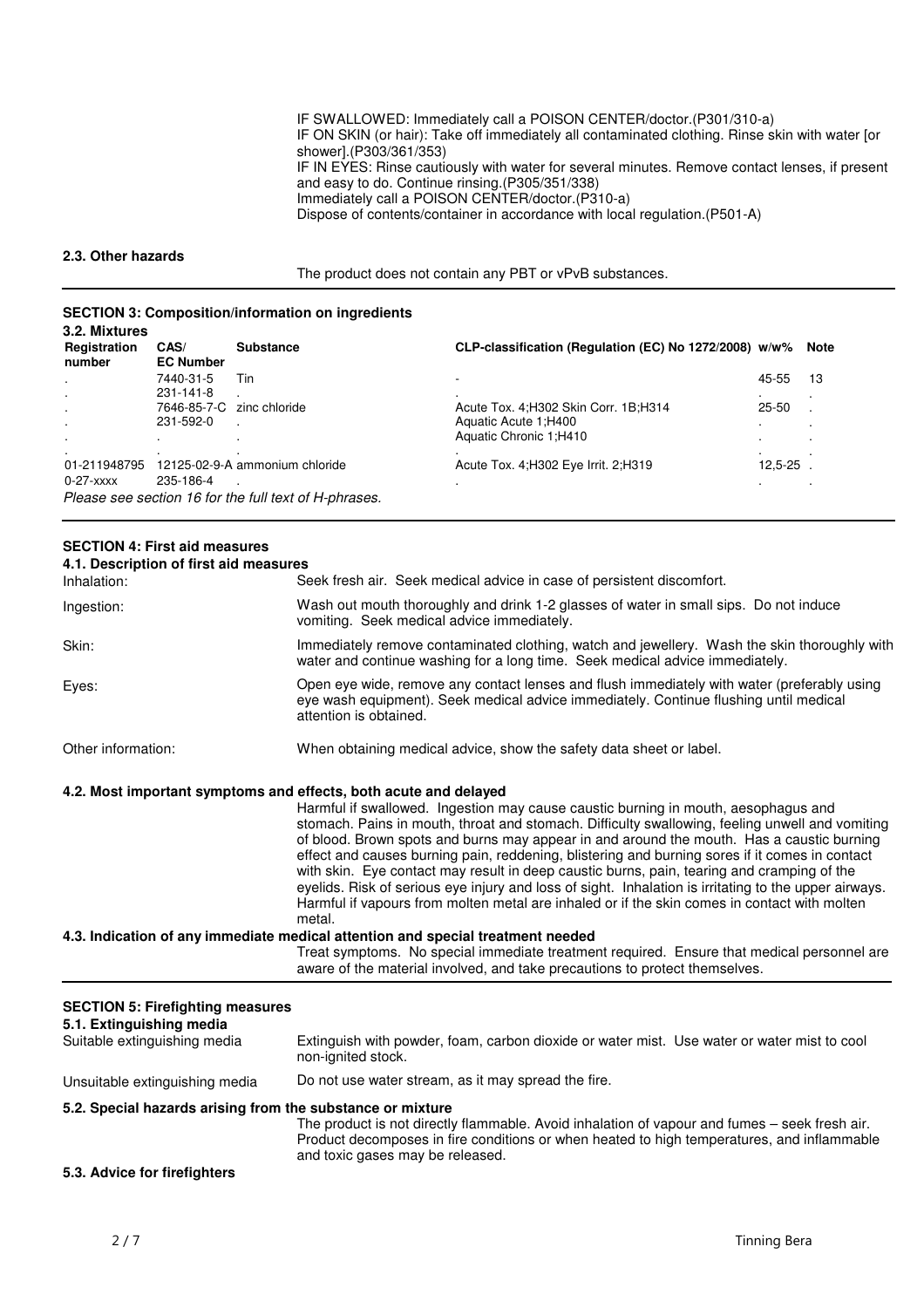Move containers from danger area if it can be done without risk. Avoid inhalation of vapour and flue gases – seek fresh air. Wear Self-Contained Breathing Apparatus (SCBA) with a chemical protection suit. Extinguishing water which has been in contact with the product may be corrosive.

#### **SECTION 6: Accidental release measures**

#### **6.1. Personal precautions, protective equipment and emergency procedures**

|                                                                   | o.i. Personal precaduons, protective equipment and emergency procedures                                                                                                                                                      |  |  |  |
|-------------------------------------------------------------------|------------------------------------------------------------------------------------------------------------------------------------------------------------------------------------------------------------------------------|--|--|--|
| For non-emergency personnel:                                      | In case of insufficient ventilation, wear respiratory protective equipment. Wear safety<br>goggles/face protection. Wear gloves. Stay upwind/keep distance from source. Stop leak if<br>this can be done without risk.       |  |  |  |
| For emergency responders:                                         | In addition to the above: Chemical protective suit equivalent to EN 943-2 is recommended.                                                                                                                                    |  |  |  |
| 6.2. Environmental precautions                                    | Prevent spillage from entering drains and/or surface water.                                                                                                                                                                  |  |  |  |
| 6.3. Methods and material for containment and cleaning up         |                                                                                                                                                                                                                              |  |  |  |
|                                                                   | Sweep up/collect spills for possible reuse or transfer to suitable waste containers. Wipe up<br>minor spills with a damp cloth. Rinse with water. Caution! Causes burns.                                                     |  |  |  |
| 6.4. Reference to other sections                                  |                                                                                                                                                                                                                              |  |  |  |
|                                                                   | See section 8 for type of protective equipment. See section 13 for instructions on disposal.                                                                                                                                 |  |  |  |
| <b>SECTION 7: Handling and storage</b>                            |                                                                                                                                                                                                                              |  |  |  |
| 7.1. Precautions for safe handling                                |                                                                                                                                                                                                                              |  |  |  |
|                                                                   | Running water and eye wash equipment must be available. Wash hands before breaks, before<br>using restroom facilities, and at the end of work. Work under effective process ventilation (e.g.<br>local exhaust ventilation). |  |  |  |
| 7.2. Conditions for safe storage, including any incompatibilities | Store safely, out of reach of children and away from food, animal feeding stuffs, medicines, etc.<br>Store in a dry, cool, well-ventilated area. Keep in tightly closed original packaging.                                  |  |  |  |
| 7.3. Specific end use(s)                                          |                                                                                                                                                                                                                              |  |  |  |
|                                                                   | None.                                                                                                                                                                                                                        |  |  |  |

# **SECTION 8: Exposure controls/personal protection**

#### **8.1. Control parameters** Occupational exposure limits:

| OCCUDANOHAI CADUSUIC IIIIIIIS. |                           |          |
|--------------------------------|---------------------------|----------|
| Ingredient:                    | Exposure limit            | Comments |
| ammonium chloride              | - (8h), - (15m) ppm       |          |
|                                | $10$ (8h), 20 (15m) mg/m3 |          |
| Tin                            | - (8h), - (15m) ppm       |          |
|                                | $2(8h)$ , 4 (15m) mg/m3   |          |
| zinc chloride                  | - (8h), - (15m) ppm       |          |
|                                | $1(8h)$ , 2 (15m) mg/m3   |          |
|                                |                           |          |

Legal basis: EH40/2005 Workplace exposure limits. Last amended December 2011.

Measuring methods: Compliance with the stated occupational exposure limits may be checked by occupational hygiene measurements. **8.2. Exposure controls** Appropriate engineering controls: Wear the personal protective equipment specified below. Personal protective equipment, eye/face protection: Wear safety goggles/face protection. Eye protection must conform to EN 166. Personal protective equipment, skin protection: Wear plastic or rubber protective gloves. Breakthrough time has not been determined for the product. Change gloves often. Gloves must conform to EN 374. Wear protective gloves which protect against contact and splashing from molten metal. Personal protective equipment, respiratory protection: In case of heating/use of the product in an area with inadequate ventilation, wear respiratory protection with filter B/P3. Respiratory protection must conform to one of the following standards: EN 136/140/145. Environmental exposure controls: Ensure compliance with local regulations for emissions.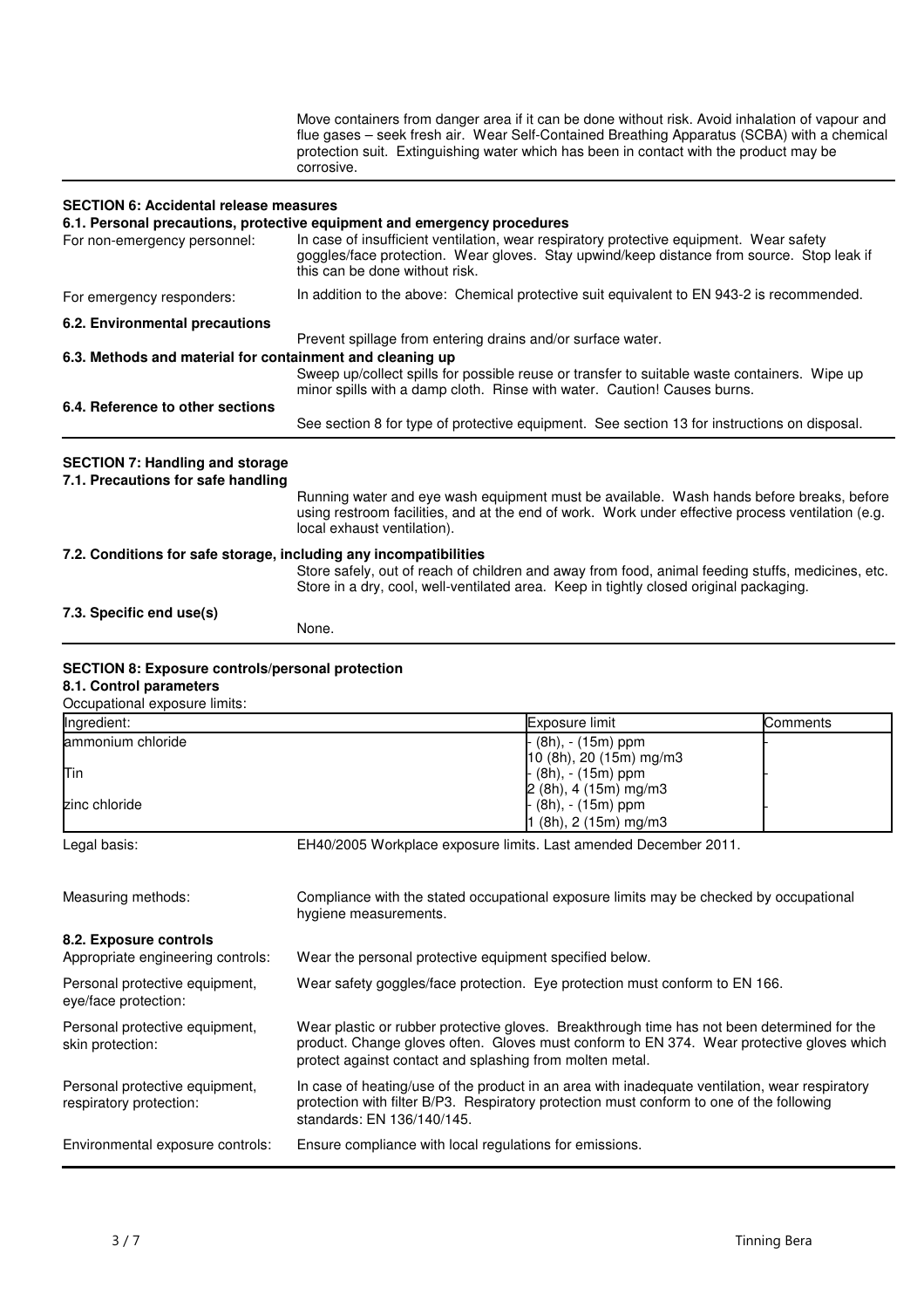# **SECTION 9: Physical and chemical properties**

## **9.1. Information on basic physical and chemical properties**

| State:                                      | Powder                                                                                                                         |
|---------------------------------------------|--------------------------------------------------------------------------------------------------------------------------------|
| Colour:                                     | Grey                                                                                                                           |
| Odour:                                      | Odourless                                                                                                                      |
| Odour threshold:                            | No data                                                                                                                        |
| pH (solution for use):                      | No data                                                                                                                        |
| pH (concentrate):                           | No data                                                                                                                        |
| Melting point/freezing point:               | $238^{\circ}$ C                                                                                                                |
| Initial boiling point and boiling           | No data                                                                                                                        |
| range:                                      |                                                                                                                                |
| Flash point:                                | No data                                                                                                                        |
| Evaporation rate:                           | No data                                                                                                                        |
| Flammability (solid, gas):                  | No data                                                                                                                        |
| Upper/lower flammability limits:            | No data                                                                                                                        |
| Upper/lower explosive limits:               | No data                                                                                                                        |
| Vapour pressure:                            | No data                                                                                                                        |
| Vapour density:                             | No data                                                                                                                        |
| Relative density:                           | No data                                                                                                                        |
| Solubility:                                 | Miscible                                                                                                                       |
| Partition coefficient                       | No data                                                                                                                        |
| n-octanol/water:                            |                                                                                                                                |
| Auto-ignition temperature:                  | No data                                                                                                                        |
| Decomposition temperature:                  | No data                                                                                                                        |
| Viscosity:                                  | No data                                                                                                                        |
| Explosive properties:                       | No data                                                                                                                        |
| Oxidising properties:                       | No data                                                                                                                        |
| 9.2. Other information                      |                                                                                                                                |
|                                             | None.                                                                                                                          |
|                                             |                                                                                                                                |
|                                             |                                                                                                                                |
| <b>SECTION 10: Stability and reactivity</b> |                                                                                                                                |
| 10.1. Reactivity                            |                                                                                                                                |
|                                             | Not reactive.                                                                                                                  |
| 10.2. Chemical stability                    |                                                                                                                                |
|                                             | The product is stable when used in accordance with the supplier's directions.                                                  |
| 10.3. Possibility of hazardous reactions    |                                                                                                                                |
|                                             | None known.                                                                                                                    |
| 10.4. Conditions to avoid                   |                                                                                                                                |
|                                             | Avoid heating and contact with ignition sources.                                                                               |
|                                             |                                                                                                                                |
| 10.5. Incompatible materials                | None known.                                                                                                                    |
|                                             |                                                                                                                                |
| 10.6. Hazardous decomposition products      |                                                                                                                                |
|                                             | Product decomposes in fire conditions or when heated to high temperatures, and inflammable<br>and toxic gases may be released. |

## **SECTION 11: Toxicological information**

| 11.1. Information on toxicological effects          |                                                                                                                                           |  |
|-----------------------------------------------------|-------------------------------------------------------------------------------------------------------------------------------------------|--|
| Acute toxicity - oral:                              | Harmful if swallowed.                                                                                                                     |  |
|                                                     | 7646-85-7-C: Rat: LD50 = 350 mg/kg () 12125-02-9-A: Rat: LD50 = 1410 mg/kg ()                                                             |  |
| Acute toxicity - dermal:                            | The product does not have to be classified. Test data are not available.                                                                  |  |
| Acute toxicity - inhalation:                        | The product does not have to be classified. Test data are not available.                                                                  |  |
| Skin corrosion/irritation:                          | Has a caustic burning effect and causes burning pain, reddening, blistering and burning sores if<br>it comes in contact with skin.        |  |
| Serious eye damage/eye irritation:                  | Eye contact may result in deep caustic burns, pain, tearing and cramping of the eyelids. Risk of<br>serious eve injury and loss of sight. |  |
| Respiratory sensitisation or skin<br>sensitisation: | The product does not have to be classified. Test data are not available.                                                                  |  |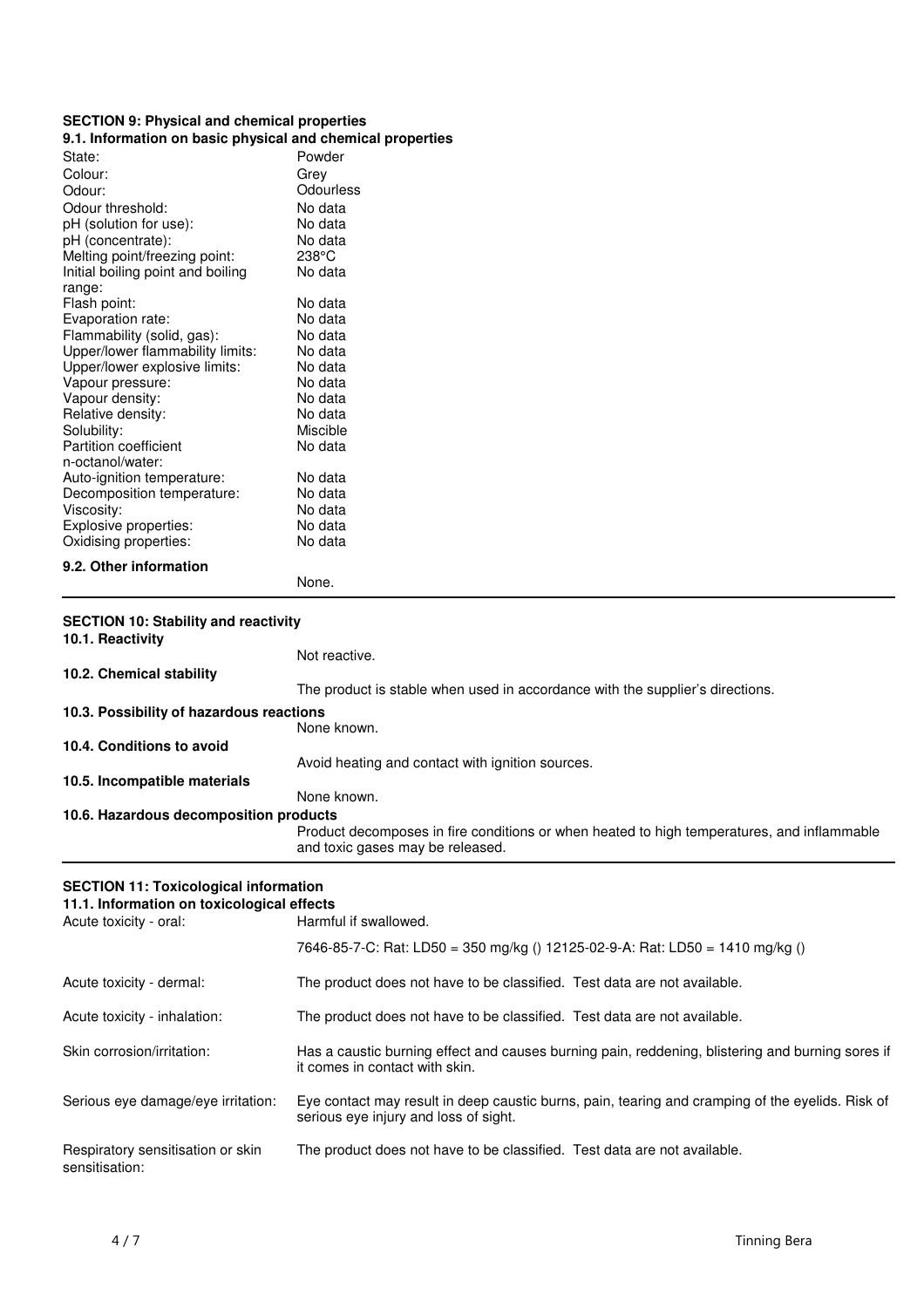| Germ cell mutagenicity:      | The product does not have to be classified. Test data are not available.                                                                                                                                                                                                                                        |
|------------------------------|-----------------------------------------------------------------------------------------------------------------------------------------------------------------------------------------------------------------------------------------------------------------------------------------------------------------|
| Carcinogenic properties:     | The product does not have to be classified. Test data are not available.                                                                                                                                                                                                                                        |
| Reproductive toxicity:       | The product does not have to be classified. Test data are not available.                                                                                                                                                                                                                                        |
| Single STOT exposure:        | Inhalation is irritating to the upper airways. Test data are not available. Inhalation of smoke<br>from the soldering / welding process may cause irritation to the upper airways. May cause a<br>burning sensation in the nose, mouth and throat, as well as headaches, coughing and<br>discomfort.            |
| Repeated STOT exposure:      | The product does not have to be classified. Test data are not available. Prolonged exposure to<br>welding smoke and particles constitutes a risk of developing asthmatic diseases, various<br>respiratory disorders and cancer of the respiratory system. Prolonged inhalation may cause<br>water in the lungs. |
| Aspiration hazard:           | The product does not have to be classified. Test data are not available.                                                                                                                                                                                                                                        |
| Other toxicological effects: | Ingestion may cause caustic burning in mouth, aesophagus and stomach. Pains in mouth,<br>throat and stomach. Difficulty swallowing, feeling unwell and vomiting of blood. Brown spots and<br>burns may appear in and around the mouth.                                                                          |

|                |  | <b>SECTION 12: Ecological information</b> |
|----------------|--|-------------------------------------------|
| $101$ Taviaity |  |                                           |

| 12.1. Toxicity                           |                                                                                                                                                                                                               |
|------------------------------------------|---------------------------------------------------------------------------------------------------------------------------------------------------------------------------------------------------------------|
|                                          | Very toxic to aquatic life with long lasting effects.                                                                                                                                                         |
| Acute toxicity:                          | 7646-85-7-C:<br>$Fish: : 96hLC50 = 38 mg/l$<br>Crustacea: Daphnia magna: 48hEC50 = 0,33 mg/l<br>12125-02-9-A:<br>Fish: Cyprinus carpio: $96hLC50 = 209$ mg/l<br>Crustacea: Daphnia pulex: 48hEC50 = >100 mg/l |
| 12.2. Persistence and degradability      |                                                                                                                                                                                                               |
|                                          | Test data are not available.                                                                                                                                                                                  |
| 12.3. Bioaccumulative potential          |                                                                                                                                                                                                               |
|                                          | No bioaccumulation expected.                                                                                                                                                                                  |
| 12.4. Mobility in soil                   |                                                                                                                                                                                                               |
|                                          | Test data are not available.                                                                                                                                                                                  |
| 12.5. Results of PBT and vPvB assessment | The product does not contain any PBT or vPvB substances.                                                                                                                                                      |
| 12.6. Other adverse effects              | None known.                                                                                                                                                                                                   |
| 8-8-1811 18 BL                           |                                                                                                                                                                                                               |

# **SECTION 13: Disposal considerations**

| 13.1. Waste treatment methods                                                                                                                                                                                                                                                                                                                                                                                                |                                                                                                                                                                             |
|------------------------------------------------------------------------------------------------------------------------------------------------------------------------------------------------------------------------------------------------------------------------------------------------------------------------------------------------------------------------------------------------------------------------------|-----------------------------------------------------------------------------------------------------------------------------------------------------------------------------|
|                                                                                                                                                                                                                                                                                                                                                                                                                              | Avoid discharge to drain or surface water. Collect spills and waste in closed, leak-proof<br>containers for disposal at the local hazardous waste site.                     |
|                                                                                                                                                                                                                                                                                                                                                                                                                              | EWC code: Depends on line of business and use, for instance 17 04 07 mixed metals                                                                                           |
|                                                                                                                                                                                                                                                                                                                                                                                                                              | Absorbent/cloth contaminated with the product:                                                                                                                              |
|                                                                                                                                                                                                                                                                                                                                                                                                                              | EWC code: 15 02 02 absorbents, filter materials (including oil filters not otherwise specified),<br>wiping cloths, protective clothing contaminated by dangerous substances |
| $\mathbf{A} = \mathbf{A} + \mathbf{B} + \mathbf{A} + \mathbf{B} + \mathbf{B} + \mathbf{B} + \mathbf{B} + \mathbf{B} + \mathbf{B} + \mathbf{B} + \mathbf{B} + \mathbf{B} + \mathbf{B} + \mathbf{B} + \mathbf{B} + \mathbf{B} + \mathbf{B} + \mathbf{B} + \mathbf{B} + \mathbf{B} + \mathbf{B} + \mathbf{B} + \mathbf{B} + \mathbf{B} + \mathbf{B} + \mathbf{B} + \mathbf{B} + \mathbf{B} + \mathbf{B} + \mathbf{B} + \mathbf$ |                                                                                                                                                                             |

| <b>SECTION 14: Transport information</b> |      |
|------------------------------------------|------|
| <b>ADR/RID</b>                           |      |
| 14.1. UN number                          | 1759 |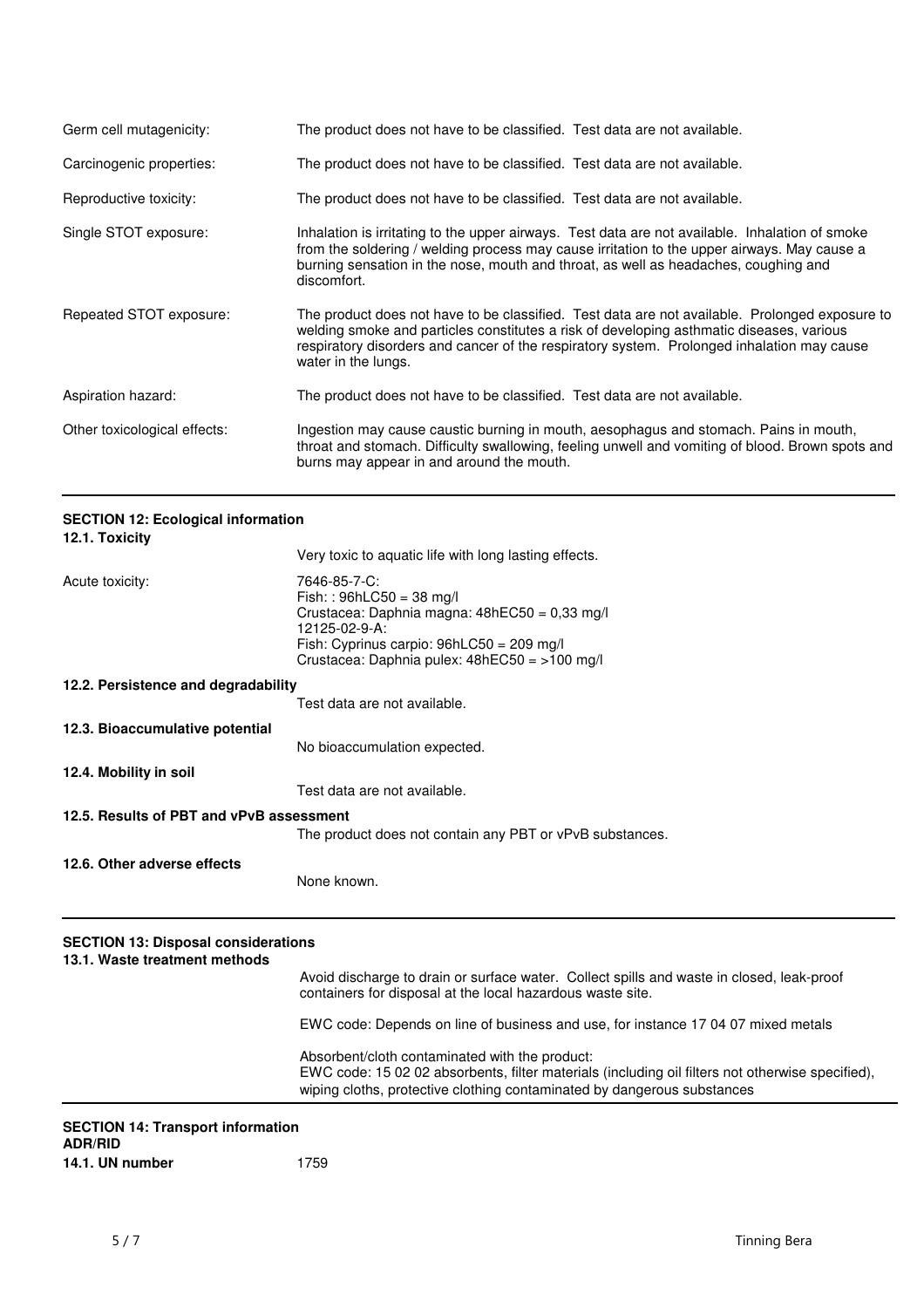| 14.2. UN proper shipping name                                                                | CORROSIVE SOLID, N.O.S. (zinc chloride; ammonium chloride)                                                                                                                                                                                                                         |
|----------------------------------------------------------------------------------------------|------------------------------------------------------------------------------------------------------------------------------------------------------------------------------------------------------------------------------------------------------------------------------------|
| 14.3. Transport hazard class(es)                                                             | 8                                                                                                                                                                                                                                                                                  |
| 14.4. Packing group                                                                          | Ш                                                                                                                                                                                                                                                                                  |
| Hazard identification number                                                                 | 80                                                                                                                                                                                                                                                                                 |
| Tunnel restriction code:                                                                     | Е                                                                                                                                                                                                                                                                                  |
| 14.5. Environmental hazards                                                                  | The product must be labelled as an environmental hazard (symbol: fish and tree) in packaging<br>sizes of more than 5 kg/l.                                                                                                                                                         |
| <b>ADN</b><br>14.1. UN number                                                                | 1759                                                                                                                                                                                                                                                                               |
| 14.2. UN proper shipping name                                                                | CORROSIVE SOLID, N.O.S. (zinc chloride; ammonium chloride)                                                                                                                                                                                                                         |
| 14.3. Transport hazard class(es)                                                             | 8                                                                                                                                                                                                                                                                                  |
|                                                                                              | Ш                                                                                                                                                                                                                                                                                  |
| 14.4. Packing group<br>14.5. Environmental hazards                                           |                                                                                                                                                                                                                                                                                    |
|                                                                                              | The product must be labelled as an environmental hazard (symbol: fish and tree) in packaging<br>sizes of more than 5 kg/l.                                                                                                                                                         |
| Transport in tank vessels:                                                                   | Not applicable.                                                                                                                                                                                                                                                                    |
| <b>IMDG</b>                                                                                  |                                                                                                                                                                                                                                                                                    |
| 14.1. UN number                                                                              | 1759                                                                                                                                                                                                                                                                               |
| 14.2. UN proper shipping name                                                                | CORROSIVE SOLID, N.O.S. (zinc chloride; ammonium chloride)                                                                                                                                                                                                                         |
| 14.3. Transport hazard class(es)                                                             | 8                                                                                                                                                                                                                                                                                  |
| 14.4. Packing group                                                                          | Ш                                                                                                                                                                                                                                                                                  |
| 14.5. Environmental hazards                                                                  | The product must be labelled as a Marine Pollutant (MP) in packaging sizes of more than 5 kg/l.                                                                                                                                                                                    |
| IMDG Code segregation group:                                                                 | 1 - Acids                                                                                                                                                                                                                                                                          |
| <b>ICAO/IATA</b><br>14.1. UN number                                                          | 1759                                                                                                                                                                                                                                                                               |
| 14.2. UN proper shipping name                                                                | CORROSIVE SOLID, N.O.S. (zinc chloride; ammonium chloride)                                                                                                                                                                                                                         |
| 14.3. Transport hazard class(es)                                                             | 8                                                                                                                                                                                                                                                                                  |
| 14.4. Packing group                                                                          | Ш                                                                                                                                                                                                                                                                                  |
| 14.6. Special precautions for user                                                           | None.                                                                                                                                                                                                                                                                              |
|                                                                                              | 14.7. Transport in bulk according to Annex II of MARPOL73/78 and the IBC Code<br>Not applicable.                                                                                                                                                                                   |
| <b>SECTION 15: Regulatory information</b>                                                    | Covered by: Council Directive 94/33/EC of 22 June 1994 on the protection of young people at<br>work.                                                                                                                                                                               |
| Special provisions:                                                                          | 15.1. Safety, health and environmental regulations/legislation specific for the substance or mixture<br>Special care should be applied for employees under the age of 18. Young people under the age<br>of 18 may not carry out any work causing harmful exposure to this product. |
| 15.2. Chemical safety assessment                                                             | Chemical safety assessment has not been performed.                                                                                                                                                                                                                                 |
| <b>SECTION 16: Other information</b><br>Changes have been made in the<br>following sections: | 2,4,6,11,13,16                                                                                                                                                                                                                                                                     |
| Abbreviation explanations:                                                                   | PBT: Persistent, Bioaccumulative and Toxic vPvB: Very Persistent and Very Bioaccumulative<br>STOT: Specific Target Organ Toxicity                                                                                                                                                  |